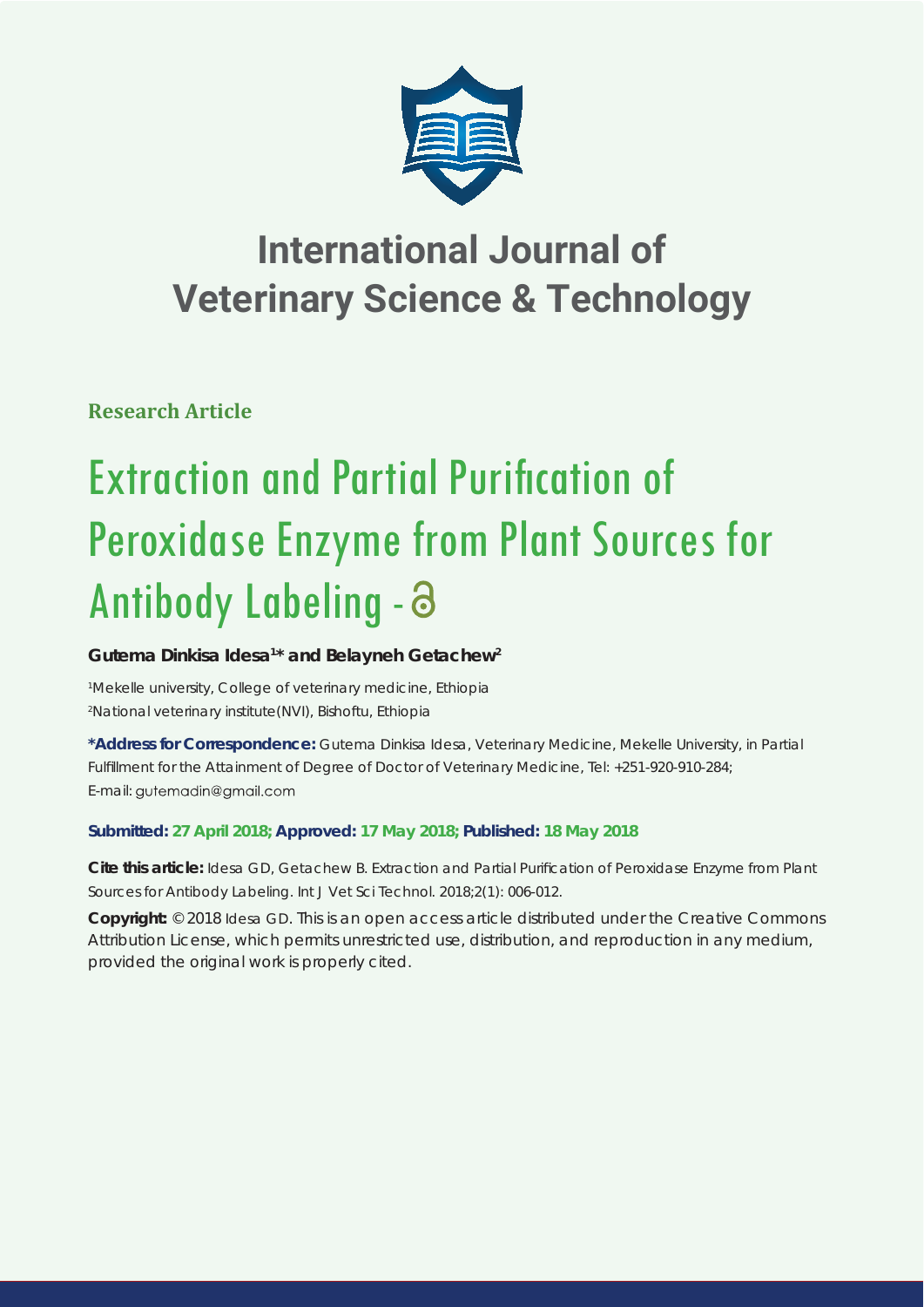#### **Abstract**

This study was conducted from November 2016 to May 2017 in Mekelle to extract and partially purify peroxidase enzyme from *Ipomoea batatas*, *Solanum tuberosum*, *Solanum lycopersicum*, *Daucus carota* and *Schinus molle* for use in labeling of antibody. Partial purification was done with ammonium sulphate precipitation along with dialysis tubing and the activity of extracted plants enzyme was determined spectrophotometrically. An increase in peroxidase enzyme activity was observed from all plants after partial purification. Among the tested plants, *Ipomoea batatas* showed promising enzyme activity on crude extract with specific peroxidase activity of 479 u/mg. Solanum tuberosum resulted in highest peroxidase activity after partial purification with specific peroxidase activity of 2567.81 u/ mg. Moderate enzyme activity was observed from both crude and partially purified extracts of *Solanum Ivcopersicum* with 353.42 u/ mg and 1852.27 u/mg, respectively. The extracts of both *Daucus carota* and *Schinus molle* showed slight peroxidase activity before and after partial purification. The results suggest that *Solanum tuberosum* and *Ipomoea batatas* could be a rich source of peroxidase enzyme. Further studies on natural peroxidase rich plants with sophisticated techniques and a trial of conjugating this plant peroxidase to antibodies as labels for ELISAs are recommended.

**Keywords**: Enzyme; Extraction*; Ipomoea batatas*; Peroxidase*; Solanum tuberosum*

#### **ABBREVIATIONS**

BSA: Bovine Serum Albumin; ELISA: Enzyme Linked Immunosorbent Assay; HRP: Horseradish Peroxidase; OPD: Ortho Phenylenediamine Dihydrochloride; PBS: Phosphate Buffered Saline; POD: Peroxidase; RPM: Rotations Per Minute.

#### **INTRODUCTION**

Enzyme immunoassays have important practical applications in veterinary diagnostic laboratories for the detection of infectious agents that cause disease in animals. Such assays generally rely on coupling of marker enzymes such as horseradish peroxidase with antigens or antibodies which later brings color change due to the functional alteration of an enzyme or antibody for determination of the presence or amount of antigen in samples [1]. Direct conjugation of enzymes to antibodies has greatly simplified the development and performance of many different types of immunoassays. An enzymelabeled secondary antibody is used to detect bound antibody or antigen that leads to a color change upon addition of enzyme substrate and the intensity of the color that develops, is therefore proportional to the amount of enzyme-linked antiglobulin that is bound, which in turn is proportional to the amount of antibody present in serum or antigen in sample under test [2]. The most popular enzymes that have been used in Enzyme-linked immunosorbent assay kits include alkaline phosphatase, horseradish peroxidase and β-galactosidase. Among which peroxidase is widely used to prepare antibody-enzyme or anti-antibody-enzyme conjugates [3].

Peroxidase, a biotechnologically important enzyme is a ubiquitous enzyme which belongs to the oxidoreductase class of enzyme and generally catalyzes a reaction between hydrogen peroxide as electron acceptor and many kinds of substrates by means of oxygen liberation [4]. It is a heat stable, intracellular enzyme widely distributed in nature and is found in plant kingdom, micro-organisms and animals where it catalyze the reduction of hydrogen peroxide to water, rendering it harmless [5].

Plants are the rich sources of peroxidase and primarily found in roots and sprouts of higher plants. The Plant Peroxidase (POD) superfamily comprises heme-containing glycoproteins that differ in their structure and catalytic properties. The enzyme is present naturally in plants like potato tuber, horse radish, beet, soybean, tomato, banana, papaya, carrot, turnip, wheat, dates, beats and strawberry [6-7].

Enzymes used as labels for Enzyme-Linked Immunosorbent Assays (ELISAs) should meet requirements such as stability at typical assay temperatures (4°C, 25°C, and 37°C), greater than six months shelf life when stored at 4°C, capable of being conjugated to an antigen or antibody, inexpensive, easily measurable activity, high substrate turnover number, unaffected by biological components of the assay, high purity, high conversion rate, favorable specificity, rich resources, and remaining active component and catalytic capacity after becoming conjugate. Horseradish Peroxidase (HRP) conjugates are ideal for use in immunoassays such as ELISA and other applications where high specificity and low background noise are important, such as when sample volume is limited or when the target molecule is present at low levels. Such conjugate have a very high turnover rate, rapid availability, easy of conjugation, better sensitivity and stability with short reaction times [8].

Peroxidase enzyme is become important industrially and medically gaining great economic importance through its uses in the number of diagnostic tools and in the analysis of numerous assays because of its high affinity toward the material basis, easy of detection effectiveness configures, outputs of color, does not need a process to measure the steps separating from substrates, high persistence during storage, low cost preparation and purification [9]. In the biological field, it is having wide range of applications as diagnostic kits for enzyme immunoassays and as an important component of ELISA [10]. It is preferred for preparing Enzyme conjugated antibodies due to its high specificity towards certain substances, and hence widely used in ELISA for labeling antibodies or antigens in the immune reactions by attaching these enzymes on solid surfaces and other sensitive analytical techniques [11].

The manufacture of enzyme immunoassay kits and medical diagnosis kits uses POD most frequently. In fact, more than 90% of the immune enzymatic kits are prepared using peroxidase as label enzyme to generate immune conjugates. It is used in the enzymatic determination of glucose plasma concentration [12], and to quantify a number of compounds using ELISA tests, such as therapeutic drugs [13], viruses [14].

Peroxidase has been isolated and characterized from a large number of plant sources like fruits, leaves, tubers and grains. However, its availability with higher stability and different specificity would improve immune enzymatic analytical kits and promote the development of new analytical methods and potential industrial processes.

The plants used in this study were bulbs of *Ipomoea batatas* (sweet potato), *Solanum tuberosum* (potato), fruit of *Solanum lycopersicum*  (tomato), root of *Daucus carota* (carrot) and leaf of *Schinus molle*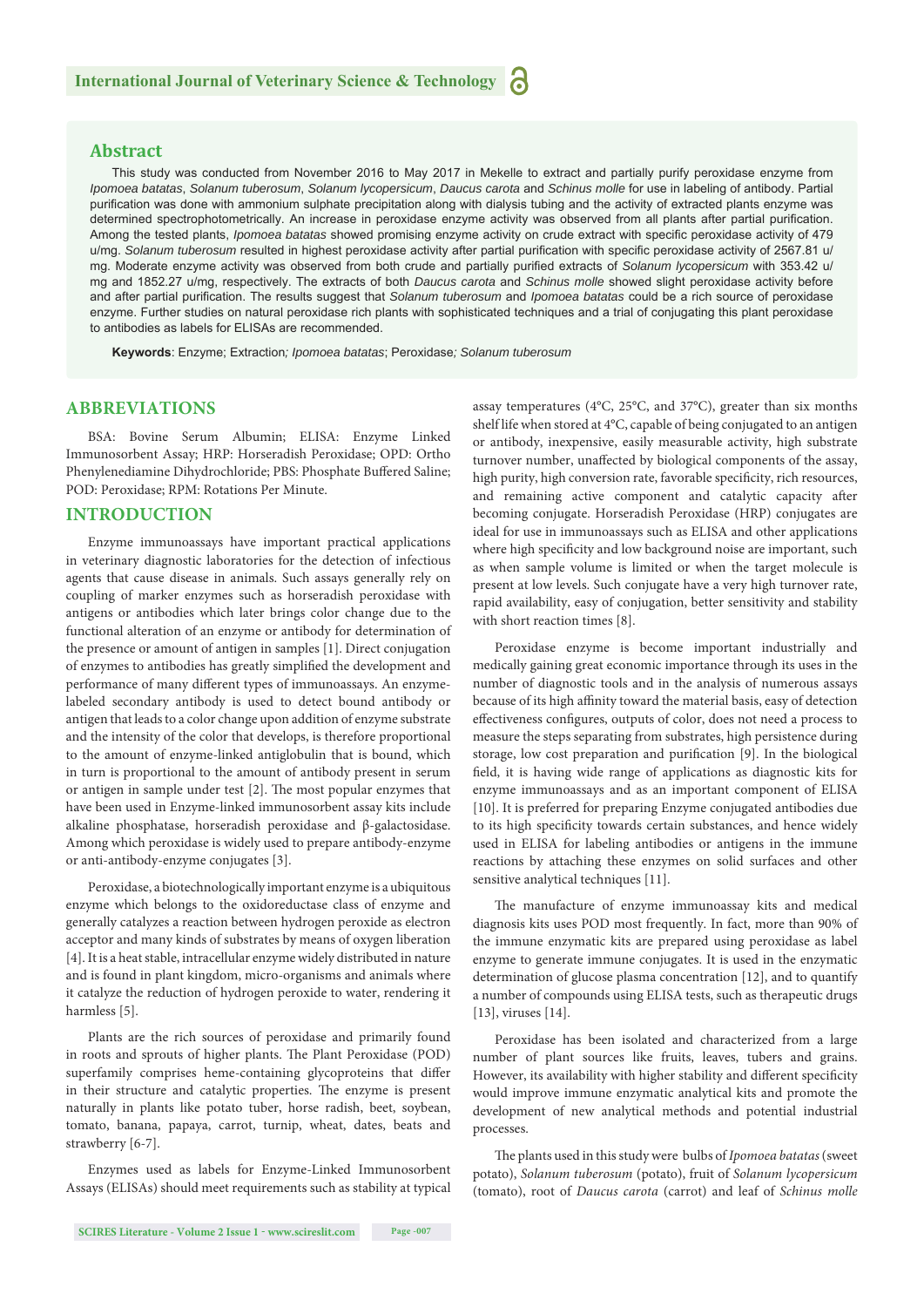(Peruvian pepper). All these plants have been widely used in the communities for different purpose since early time and have worldwide distribution. Extraction (as the term is pharmaceutically used) is the separation of active portions of plant (and animal) tissues using selective solvents through standard procedures. Such extraction techniques separate the soluble plant metabolites and leave behind the insoluble cellular marc [15].

Purification means sequences of chain from separation methods that could separate specific protein from other proteins and compounds exist in enzyme extract. In areas where there is lack of infrastructures, Partial purification also increases specific activity to enzyme through certain steps that would lead to purified and homogenized enzyme [16].

Although peroxidases are ubiquitous in the plant kingdom, at present the major source of commercially available peroxidase is the roots of horseradish plant from which many countries are producing. A major limitation for the wide spread use of POD is the current high cost of production of the enzyme. The enzyme cost can be reduced either by reducing the production cost and/or by reducing its recovery and purification cost [17].

Regardless of its wide use in animal disease diagnosis and other areas, nevertheless, no remarkable work on this enzyme has so far been done in Ethiopia to produce it commercially. Horseradish plant is not available in our country unlike most eastern Asian and European countries and the peroxidase content of locally available plants was not yet examined for any purpose. The commercial peroxidase in a conjugated form with secondary antibody along with ELISA kits are therefore, being imported with very high price to use by fewer research institutions and colleges for enzyme immune assays. Thus there is a need to commercialize and standardize these enzymes and kits depending upon our own sources and technology to reduce burden on our economy.

The indigenous natural plant resources could provide fresh and cheaper raw material for large scale peroxidase extraction and purification. Local plants, grown in Ethiopia may be explored for Peroxidase yield and could be an alternative commercial source of high activity peroxidase enzyme.

Therefore, the objectives of this research were:

- To extract and partially purify peroxidase enzyme from plant sources as alternative to commercially available HRP for antibody labeling
- To identify plants rich in peroxidase by determining their peroxidase enzyme activity.

#### **MATERIALS AND METHODS**

#### **Study area**

This study was carried out in Mekelle from November 2016 to May 2017. Mekelle is the capital city of Tigray regional state located in the northern extremes of Ethiopia extending from 33 $^{\circ}$  251 to 390 $^{\circ}$ 381 north latitudes and from 36° 271 to 40° 181 east longitudes at an average altitude of 2000 to 2200 meters above sea level. The mean annual rain fall ranges from 11.3 mm to 39.1 mm and the temperature varies from 12°C (in November and December) to 27°C (in January and March). Mekelle enjoys humid and hot climate and 783 kilometres far from Addis Ababa, capital city of Ethiopia [18].

#### **Study design**

This investigation employed a laboratory based enzyme extraction and partial purification with ammonium sulphate precipitation and dialysis tubing, and also the determination of peroxidase activity spectrophotometrically using Ortho-phenylenediamine Dihydrochloride as indicator at 492 nanometer [19].

#### **Plant collection and preparation of enzyme extract**

The plants used for this study were intentionally selected and purchased from local market after their screening test showed possibility of Peroxidase content. After the preliminary operations like washing, peeling and slicing, the plants were crashed with pestle and mortar to obtain a homogenous sample and often to improve the kinetics of analytic extraction and also to increase the contact of sample surface with the solvent system.

Crude enzyme extracts were prepared by grinding 100 g of each plant in 400 ml of distilled water separately. The crushed extracts were homogenized thoroughly by blending for 15 min and were centrifuged at 6000 Rotations Per Min (RPM) for 15 min. The supernatant was filtered through sieve and the sediment was discarded. To selectively inactivate the contaminating traces of the catalase moieties, crude enzyme extract was heated at 65°C for 3 min in a water bath and cooled promptly by placing it in ice bucket for 30 min [20]. After thermal inactivation, the enzyme activity, protein content and specific enzyme activity of final extracts were determined and they were preserved at -20°C until partial purification was done.

#### **Partial purification and dialysis of peroxidase**

The partial purification step was made at room temperature with buffer solution of pH 7.4. The enzyme extract was subjected to ammonium sulfate precipitation by the method [21]. Ammonium Sulfate  $(\text{NH}_4\text{SO}_4)_{2}$  was added to the crude enzyme extract until it was 80% saturated by constant stirring with magnetic stirrer to ensure complete solubility. Then, it was centrifuged at 5000 RPM for 30 min. After centrifugation, the supernatant was discarded and the sediments were dissolved in small amount of phosphate buffered saline in which the enzyme was originally extracted. The solution was kept in a dialysis bag after sealing securely, and dialyzed against Phosphate Buffered Saline (1xPBS) for 24 hr by the use of dialysis tubing having dialysis membrane of 25 kilo Dalton (narrow enough to trap POD which is 44 kilo Dalton). The collected fractions were analyzed for enzyme activity and total protein content. The specific enzyme activity was calculated and, the values were compared with that of crude extract.

#### **Protein estimation of enzyme extracts**

Total protein contents of the extracts were measured by biuret method [22] using Bovine serum albumin as standard for calibration. Different concentrations of Bovine Serum Albumin (BSA) (0, 0.4, 0.8, 1.2, 1.6 and 2 mg/ml) and plant extracts were poured into test tubes and their reading was taken after addition of biuret reagent. All tubes were incubated at room temperature for 20 min and reading was taken at 540 nm. Protein concentration of the extracts was estimated from their absorbance reading by drawing the points with protein concentration of BSA as x' values and their average absorbance as y' values on a graph paper.

#### **Peroxidase enzyme assay**

Serial dilutions of enzyme extracts were examined for peroxidase activity assay. The assay was done using Ortho-Phenylenediamine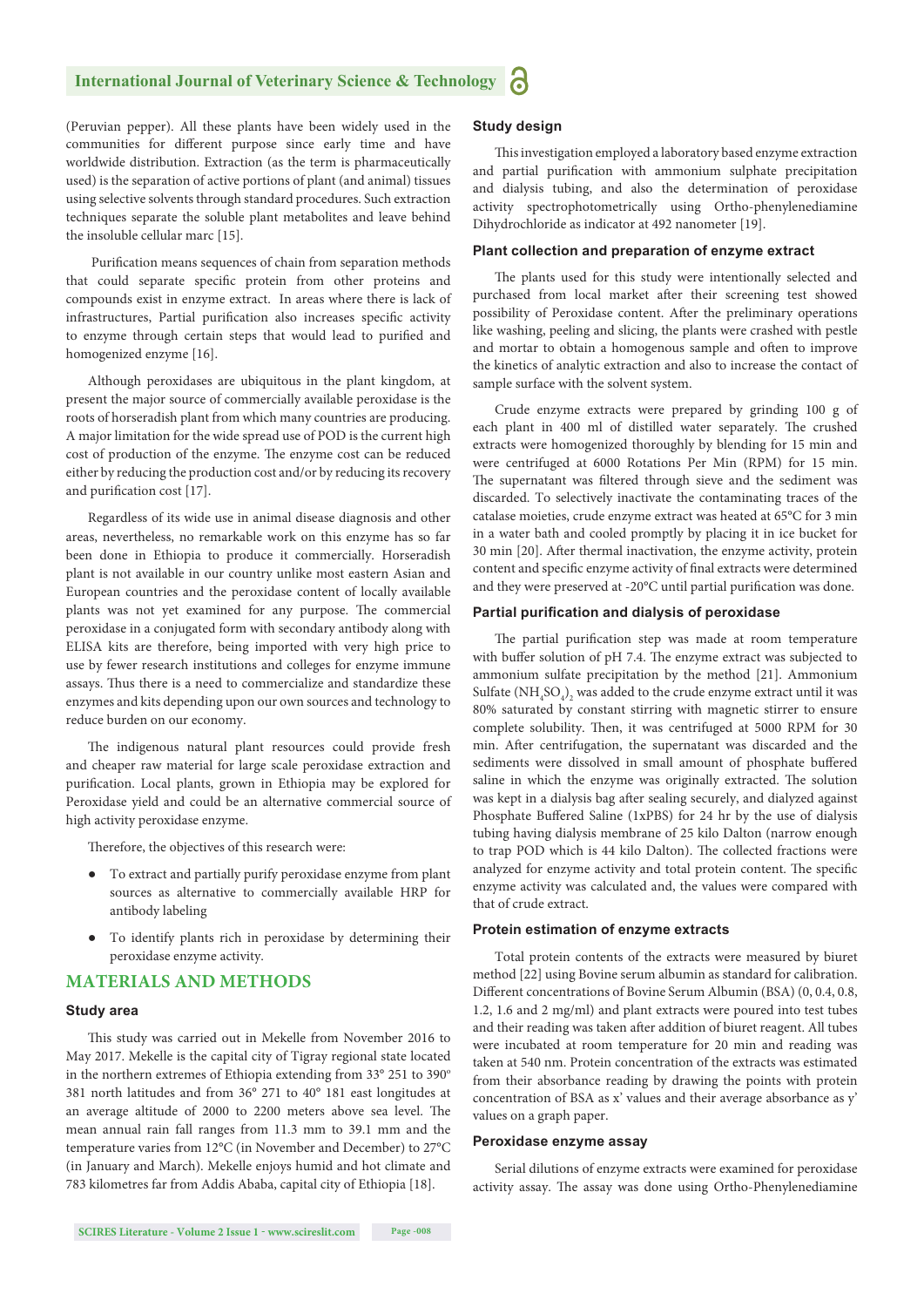Dihydrochloride (OPD) as Substrate at room temperature. OPD, in the presence of peroxidase enzyme, reacts with hydrogen peroxide in a one to one stoichiometry to produce 2, 3-diaminophenazine, yellow orange compound which has absorption maxima of 492 nanometer. The formation of such color along with its intensity uses to indicate the availability of target enzyme with its concentration. The change in absorbance at 492 nm due to the oxidation of OPD in the presence of hydrogen peroxide and enzyme extract at room temperature was monitored using Multiskan Spectrophotometer.

 $2H<sub>2</sub>O<sub>2</sub>$  $O_2$  Plant Peroxidase  $2H_2O + O_2$ 

 $OPD + O_2$  Oxidized OPD (colored)

The standard assay solution contained 0.4 mg/ml of OPD, 0.01 ml of 3 % hydrogen peroxide, 0.09 ml of distilled water and 0.1 ml of enzyme extract in total of 0.2 ml. Control assays in which the enzyme extracts or substrates were replaced by buffer were performed. The change in absorbance was recorded for every 30 sec for 5 min during the reaction. One unit of peroxidase activity (u) represents the amount of enzyme catalyzing the oxidation of 1 μmol of OPD in 1 min under the assay conditions [23]. The total enzyme activity of Plant was calculated according to [24] as follows:

Units/ml = change in absorbance per min x dilution factor x 1000

ml of enzyme used in the assay

Specific peroxidase activity is the ratio of enzyme activity  $(u/ml)$ to protein concentration (mg/ml) that is expressed in u/mg of protein and it was calculated [25].

#### **Data Analysis**

Data on absorbance value for each crude and partially purified enzyme extracts of plants was stored in excel spreadsheet. Simple descriptive statistics were used to determine the mean of different results. All reading assays were performed using a Multi scan spectrophotometry coupled to a computer and printer. The values reported are the mean of at least three independent determinations. All these were done using statistical package for the social sciences software version 20.

#### **RESULTS**

Out of the five plants used in this study, maximum yield of peroxidase enzyme in crude extract was obtained from *Ipomoea batatas* which was 479 u/mg followed by *Solanum lycopersicum*, *Solanum tuberosum*, *Daucus carota* and *Schinus molle* with yields of 355.42 u/mg, 278.05 u/mg, 192.91 u/mg and 4.89 u/mg respectively. The least yield of enzyme activity was found from crude extract of *Schinus molle* (Table 1).

It was observed that after partial purification, the enzyme activity of *Solanum tuberosum* and *Solanum lycopersicum* was markedly increased as compared to crude enzyme extract. Extracts of other plants were also increased in activity after ammonium sulfate precipitation. The protein contents of each enzyme extracts was diminished to great level after partial purification by ammonium sulfate precipitation which indicated that unnecessary proteins were salted out. Marked reduction of protein was observed from extract of *Schinus molle* (Table 2).

Serial dilutions of each enzyme extract were done, where potato peroxidase showed a detectable color change with unaided eye upto 10-7 dilution and an optical density of 1.01 absorbance. Sweet potato and tomato peroxidase were also resulted in 0.93 and 0.97 absorbance at similar dilutions, respectively (Figure 1).

Sediment and supernatant of partially purified enzyme extracts were both showed peroxidase activity with highest values were observed from sediments of all plant extracts. However, the supernatant showed lowest enzyme contents even below crude extracts of plants (Figure 2).

#### **DISCUSSION**

Crude peroxidase enzyme was extracted from potato, sweet potato, tomato, carrot and Peruvian pepper plants using distilled water as solvent at room temperature by blending the plants for 15 min with short intermissions and centrifuged at 6000 RPM for 15 min to remove particulate matter and any intact nuclei from solution. The intensity of the characteristic yellow orange color produced during reaction expressed the amount of enzyme and the magnitude of enzyme reaction in the crude extract. Enzyme activity determination was based upon the rate of utilization of substrate or formation of product per unit time under controlled conditions. The enzyme activity in terms of chromogenic reaction development

| Table 1: Comparison between specific peroxidase activity (units/mg) from crude<br>extracts of plants. |                                  |                                 |                                           |
|-------------------------------------------------------------------------------------------------------|----------------------------------|---------------------------------|-------------------------------------------|
| <b>Tested Plants</b>                                                                                  | Total enzyme<br>activity (u*/ml) | <b>Total protein</b><br>(mg/ml) | Specific<br>Peroxidase<br>activity (u/mg) |
| Ipomoea batatas                                                                                       | 570                              | 1.19                            | 479                                       |
| Solanum tuberosum                                                                                     | 456                              | 1.64                            | 278.05                                    |
| Solanum lycopersicum                                                                                  | 590                              | 1.66                            | 355.42                                    |
| Daucus carota                                                                                         | 245                              | 1.27                            | 192.91                                    |
| Schinus molle                                                                                         | 25                               | 5.11                            | 4.89                                      |
| $*u =$ units                                                                                          |                                  |                                 |                                           |

|                                         | <b>Table 2:</b> Enzyme activity of extracts after partial purification by ammonium |  |  |  |
|-----------------------------------------|------------------------------------------------------------------------------------|--|--|--|
| sulfate precipitation (80% saturation). |                                                                                    |  |  |  |

| <b>Tested plants</b>    | Total enzyme<br>activity (u*/ml) | <b>Total protein</b><br>(mg/ml) | Specific<br>peroxidase<br>activity (u/mq) |
|-------------------------|----------------------------------|---------------------------------|-------------------------------------------|
| Ipomoea batatas         | 1321.7                           | 0.86                            | 1536.86                                   |
| Solanum<br>tuberosum    | 2619.17                          | 1.02                            | 2567.81                                   |
| Solanum<br>lycopersicum | 2037.5                           | 1.1                             | 1852.27                                   |
| Daucus carota           | 562.5                            | 0.94                            | 598.40                                    |
| Schinus molle           | 671.7                            | 0.96                            | 699.68                                    |
| $*u=$ units             |                                  |                                 |                                           |



**Figure 1:** Absorption at different concentration of plants enzyme.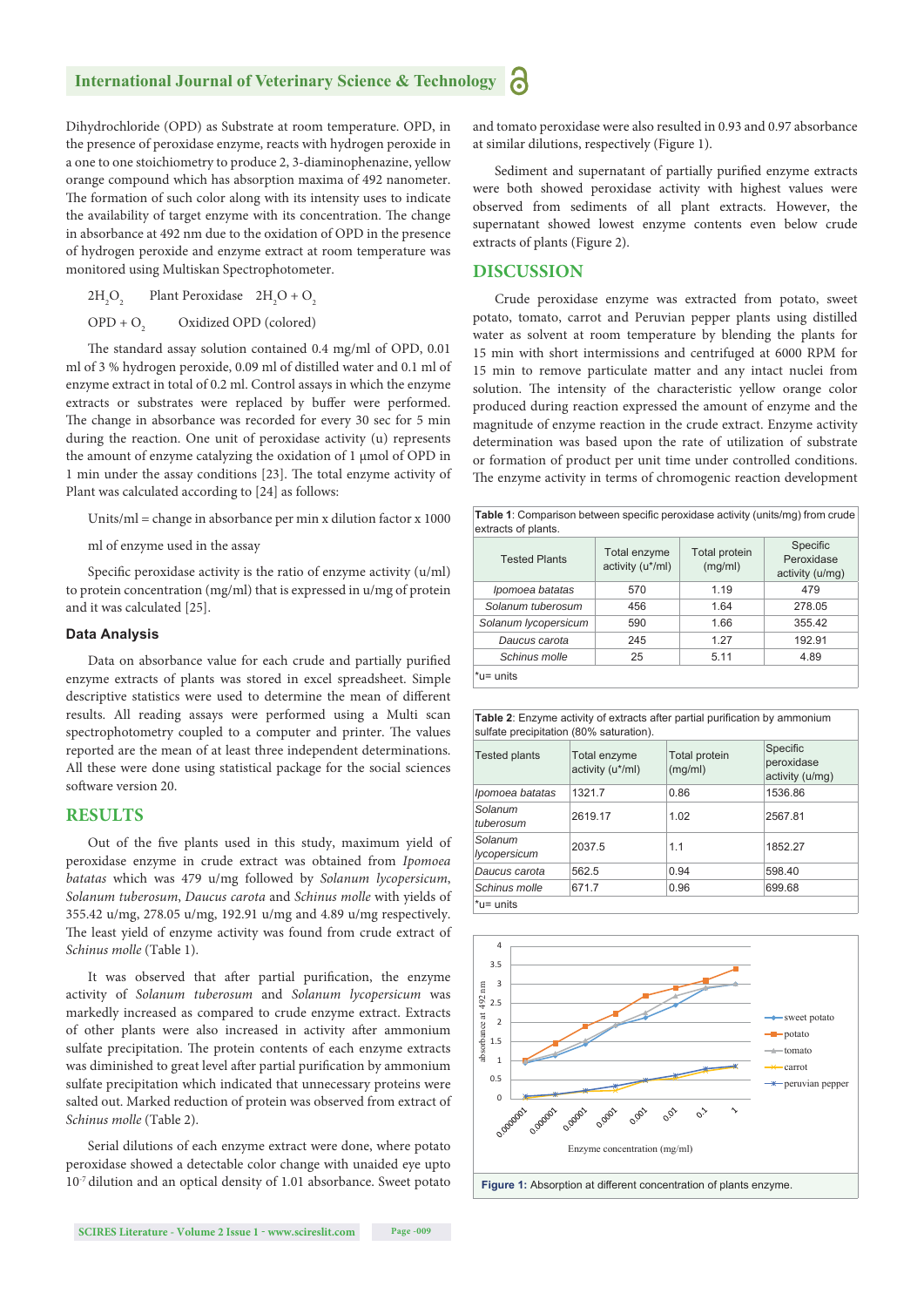

was quantified spectrophotometrically, with the increase in reaction period, a constant trend of increase in the absorbance values in POD in all sources was observed. To purify the desired enzyme, extract was subjected to 80% saturation with  $(\mathrm{NH}_4)_2\mathrm{SO}_4$ . It is the most commonly used reagent for salting out of the protein because of its high solubility permits the achievement of solution with high ionic strength [26].

The mean increase in absorbance of crude of potato, sweet potato, tomato, carrot and Peruvian pepper was 1.11, 0.74, 1.01, 0.1, and 0.25, respectively after partial purification step. Similarly activity of POD at various dilutions and at different time interval varied significantly, which approved that all the plant sources differed from one another significantly. This remarkable difference between the optical density values were attributed to the variation in the POD activity in plants in relation with anatomical locations, age of tissue/plant, physiological activity and state of being fresh or stocked [27].

In this study, all extracts of the tested plants showed promising availability of peroxidase enzyme activity in them. This implies that the test plants could be potentially being a source of commercial peroxidase enzyme in the future. Another important point was the major difference in enzyme activity from sediment and supernatant of extracts. The result of this study is in agreement with [4] were their investigation resulted in major enzyme activity obtained from sediments after centrifugation. Free Peroxidase settles on addition of salts that compete for water molecules in bond formation. This proved that precipitation by salt for protein purification is good to isolate them from a diluted solution of numerous mixtures. The minimum amount of enzymes that were found in supernatant was probably due to ineffective centrifugation being used.

Previous studies show the influence of the solvents in the extraction of enzymes from plant materials [28]. Reported that, organic solvents are better in extracting peroxidase from natural plant sources. An interesting point in this study was the effect of the substrates (hydrogen peroxide and OPD) concentration on peroxidase activity showed that the activity of peroxidase increased with corresponding increase in substrates concentration with maximum saturation point of about 3 % for hydrogen peroxide and 0.4 mg/ml for OPD, indicating that the active sites are saturated with the substrates.

The pH of the solvents, temperature, type and concentration of substrates can also have influence on the peroxidase activity of plants [29]. Reported that the purification of peroxidase from *Gongronema* 

followed by *Solanum lycopersicum* with 355.42 u/mg. This result is in agreement with POD extraction from orange waste which resulted in 734.1 u/mg of protein [32], but differs from result of [33]  $(14 \text{ u/mg})$ . Plant extraction at 0.1 mg/ml did show minimum enzyme activity with minimum optical density. After partial purification with 80 %

of plant peroxidase.

saturation of ammonium sulfate, *Solanum tuberosum* showed high peroxidase enzyme activity with 2567.81 u/mg of protein that showed that the dialysis step removed numerous unwanted proteins and improved a way towards clear enzyme product. The results showed this newly extracted peroxidase was as active as the most commonly using enzyme in antibody conjugation, Horseradish Peroxidase Enzyme (HRP), towards its most common substrate, Orthophenylenediamine Dihydrochloride.

In general the concentration of OPD (0.4 mg/ml) used in this

activity. The mixtures of distilled water and enzyme extract were used as negative control in absence of substrate and there was no peroxidase activity and the results obtained from this study were purely related to the peroxidase enzyme content of each plant.

The change in wave length reading of spectrophotometer was tested on all enzyme extracts of plant to get maximum yield, were 492 nm resulted in highest reading. This is not in agreement with the finding of  $[31]$  who got maximum yield by reading at 460 nm and  $[4]$ at the wavelength of 470 nm. This indicates that the environmental conditions might have an influence on the nature and concentration

The extracts of all plant at concentration of 0.25 g/ml did show peroxidase activity before and after partial purification step. The maximum enzyme activity was obtained from *Ipomoea batatas* upon crude extract evaluation of 479 u/mg of proteins which was

#### **CONCLUSION AND RECOMMENDATIONS**

Plant enzymes such as peroxidase conjugated with animal antibody are widely used in veterinary as a component of ELISA kits and in other diagnostic tools. Extraction and partial purification of plant peroxidase enzyme was done from cost effective sources with simple laboratory technique and inexpensive chemicals like ammonium sulfate where major laboratory equipment are lacking. In this study *Solanum tuberosum* has showed promising peroxidase enzyme activity after partially purified by ammonium sulfate and this could be a rich source of peroxidases for enzyme immunoassays. *Ipomoea batatas* and *Solanum lycopersicum* have also showed a moderate peroxidase enzyme activity. Potato and sweet potato peroxidase could be suggested as a replacement candidate for horseradish peroxidse, especially in Ethiopia where these plants could be obtained cheap and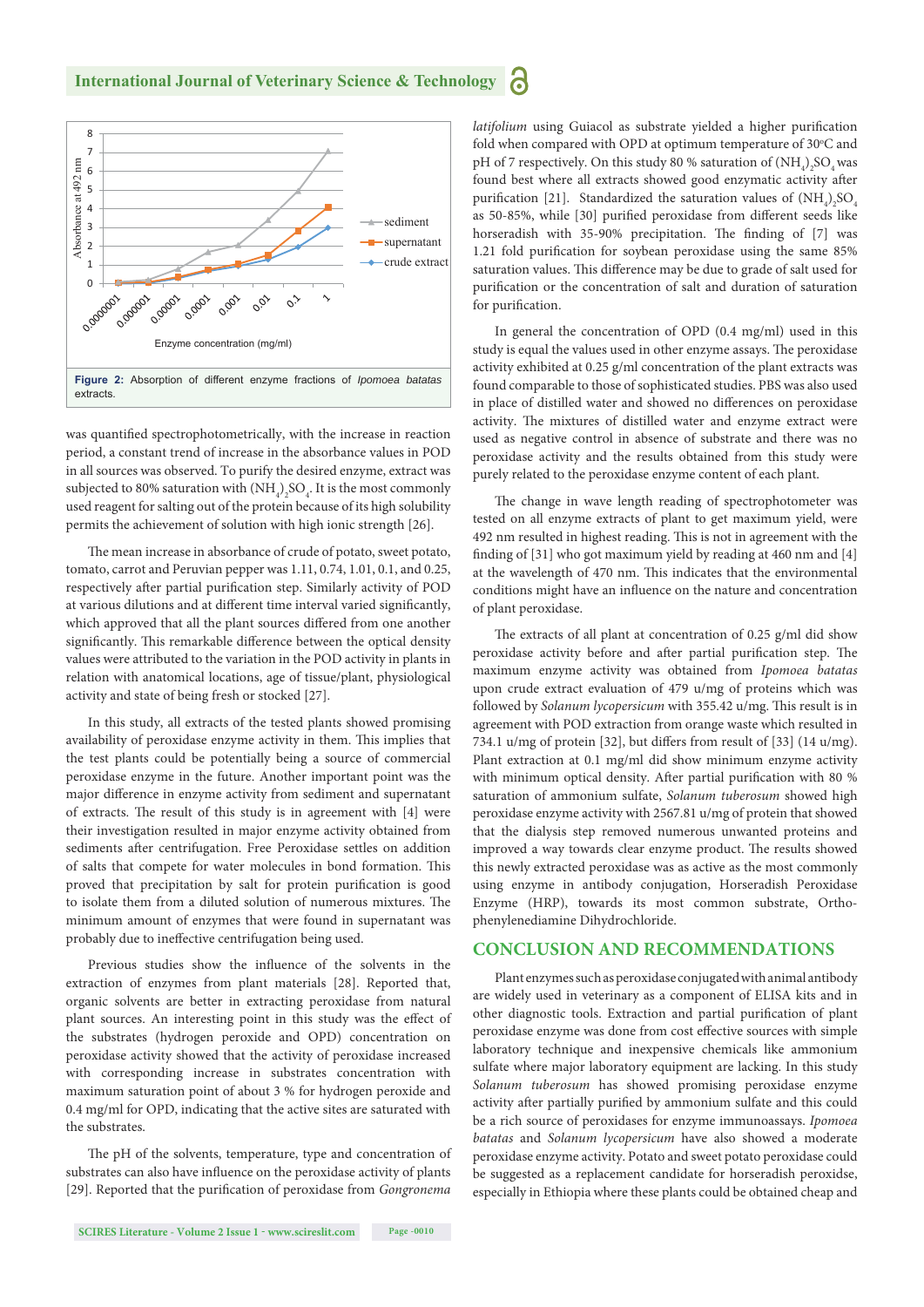#### **International Journal of Veterinary Science & Technology**

fairly fresh. However, *Daucus carota* and *Schinus molle* showed only slight enzyme availability.

Therefore, from the finding of this study the following recommendations are forwarded:

- Extraction and purification of peroxidase from other cheap and natural sources should be attempted for future enzyme immunoassay activities
- Further studies, especially on *Solanum tuberosum*, should be made in order to get pure and homogeny peroxidase
- In addition, conjugation of these plants peroxidase with antibody should be done to determine their potential in labeling of ELISA

#### **ANNEXES**

#### **Preparation of phosphate buffered saline (1X PBS)**

PBS is a buffer solution commonly used in biological research. It is a water-based salt solution containing sodium hydrogen phosphate, sodium chloride and, in some formulations, potassium chloride and potassium dihydrogen phosphate. Some formulations of PBS do not contain potassium, while others may contain calcium or magnesium. For this study 1X PBS was prepared as mentioned in elow:

| Salt                             |      | Concentration $(g/L)$ Concentration (mmol/L) |  |
|----------------------------------|------|----------------------------------------------|--|
| Nacl                             | 8.0  | 137                                          |  |
| Kcl                              | 0.2  | 27                                           |  |
| Na <sub>2</sub> HPO <sub>4</sub> | 144  | 10                                           |  |
| KH <sub>2</sub> PO <sub>4</sub>  | 0.24 | 1.8                                          |  |

● First, salts were added to 800 mL of distilled water and dissolved well. Finally pH was adjusted to 7.4 with Hydrochloric acid and distilled water was added to bring to a final volume of 1 liter.

#### **Biuret reagent preparations (per liter final volume)**

Biuret reagent was prepared as follows for qualitative protein determination of plant extract in order to get specific enzyme activity:

- 9 grams of sodium potassium tartarate
- 3 grams of copper sulfate  $x5H_2O_2$
- 5 grams of potassium iodide
- All dissolved in order in 400 ml 0f 0.2M sodium hydroxide before bringing to final volume (1L)

**3**. Preparation of working substrate for peroxidase assay (0.4 mg/ ml OPD and 3 %  $H_2O_2$ )

- o In the first test tube, 0.9 ml of distilled water, 0.1 ml of 30 %  $\mathrm{H}_{2}\mathrm{O}_{2}$  and 40 mg of OPD were added
- o In the second test tube, 0.81 ml of  $dH_2O_2$ , 0.09 ml of 30 %  $H_2O_2$ , and 0.1 ml of solution from test tube 1 were added which resulted in 0.4 mg/ml OPD and 3 %  ${\rm H_2O}_2$

#### **ACKNOWLEDGEMENTS**

Praise to the Almighty God, king of the Universe he who granted me the opportunity to live and for owing me strength and patience throughout my life.

My special thanks and gratefulness goes to my advisor Dr. Belayneh Getachew (DVM, MSc, PhD) for his invaluable guidance, genuine encouragement, intellectual advice and provision of necessary materials during working time.

Thanks and gratitude to Ministry of Science and Technology of Ethiopia for their financial support in providing chemicals and materials essential for the study.

I would also like to express my deep sense gratitude and sincere thanks to my family for their overwhelming inspiration and support.

#### **REFERENCES**

- 1. Schmitt B. and Henderson L. Diagnostic tools for animal diseases. Rev Sci Tech. 2005; 24: 243-250. https://goo.gl/vUiwcb
- 2. Tizard IR. Immunodiagnostic techniques. An introduction to Veterinary Immunology. 7th ed. 2004; 184-189. https://goo.gl/LTiuJn
- 3. Kemeny DM, Challacombe SJ. ELISA and other solid phase Immunoassays. John Wiley and Sons. 1989; 1-16. https://goo.gl/Kgj2NW
- 4. Zia MA, Kousar M, Ahmed I, Iqbal HMN, Abbas RZ. Comparative study of peroxidase purification from apple and orange seeds. African Journal of Biotechnology.2011; 10: 6300**-**6303. https://goo.gl/9hgn6C
- 5. Burnette F. Peroxidase and its relationship to food flavor and quality: A review. Journal of food Science. 1977; 42: 1-6. https://goo.gl/eSGgQF
- 6. Reed G. Oxidoreductase: Enzymes in food processing. Academic Press, USA P. 1975; 216.
- 7. Ambreen SK, Rehman M, Zia A, Habib F. Kinetic studies and partial purification of peroxidase in soybean. Pakistan Journal of Agricultural sciences. 2000; 37: 119-122.
- 8. Zia MA, Yaqub K, Rehman R, Mahmood T. Production of rabbit antibuffalo antibodies horseradish peroxidase conjugate and standardization of ELISA for *Pasteurella multocida* antibodies. Pakistan Journal of Biological Science. 2000; 3: 1716-1718. https://goo.gl/LKgfyU
- 9. Tijseen P. Properties and preparation of enzymes used in enzyme immunoassays. In Laboratory techniques in biochemistry and molecular biology, practice and theory of enzyme immunoassays. Elsevier, Amsterdam, New York. 1985. 15: 173-219. https://goo.gl/WWdJhg
- 10. Deepa S, Arumughan C. Purification and characterization of soluble peroxidase from oil palm (Elaeisguinensis jacq) leaf. Phytochemistry. 2002; 61: 503-511. https://goo.gl/4fRBF5
- 11. Kemeny DM, Challacombe SJ. ELISA and other solid phase Immunoassays. John Wiley and Sons. 1989; 1-16. https://goo.gl/Kgj2NW
- 12. Krell HW. Peroxidase: an important enzyme for diagnostic test kits. Biochemical, molecular and physiological aspects of plant peroxidases. University of Lublin, Poland, and University of Geneva. 1991; 1: 469-478.
- 13. Ternant D, Mulleman D, Degene D, Willot S, Gullaumin JM, Watier H, et al. An enzyme-linked immunosorbent assay for therapeutic drug monitoring of infliximab. Ther Drug Monit.2006; 28: 169-174. https://goo.gl/9Dm8ek
- 14. Zhang S, Zhang Z, Shi W, Eremin SA, Shen J. Development of a chemiluminescent ELISA for determining chloramphenicol in chicken muscle*.*  J. Agric. Food Chem*.* 2006; 54: 5718-5722. https://goo.gl/yEE33Z
- 15. Handa SS, Khanuja SPS, Longo G, Rakesh DD. Extraction technologies for medicinal and aromatic plants**.** International Centre for Science and High Technology. 2008. https://goo.gl/PQs6Lg
- 16. Kornbery A. Why purify enzyme? In: methods in enzymology. Academic press. New York. 1990; 182: 1-5.
- 17. Kim YH, Young JY. Peroxidase production from carrot hairy root cell culture. Enzyme and Microbial Technology.1996; 18: 531-535.